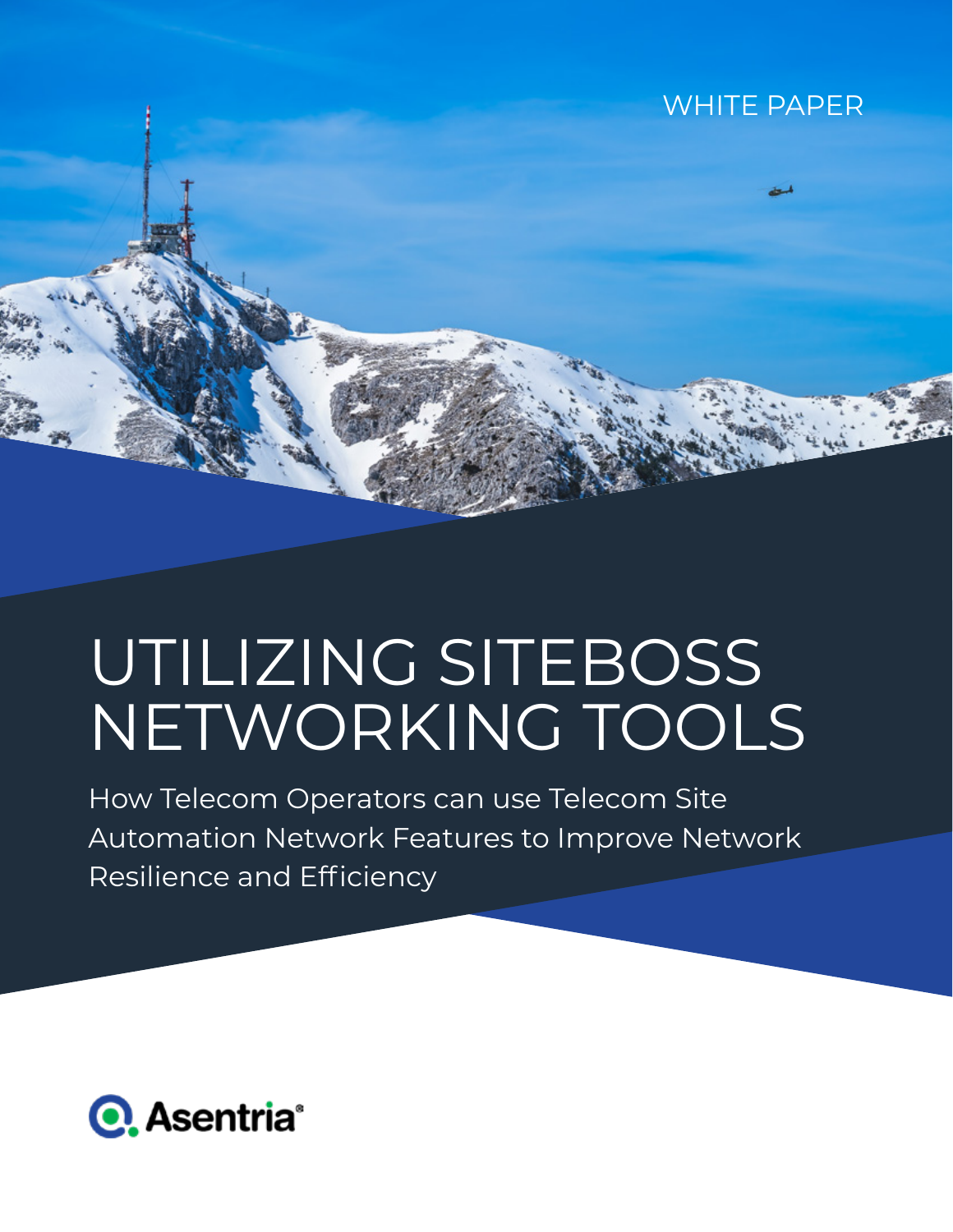# Table of **Contents**

| Summary                             | 03 |
|-------------------------------------|----|
| Site Issues                         | 04 |
| The SiteBoss Solution               | 05 |
| SiteBoss Tools - Hardware Solutions | റട |
| SiteBoss Tools - Software Solutions | 10 |
| Conclusion                          | 15 |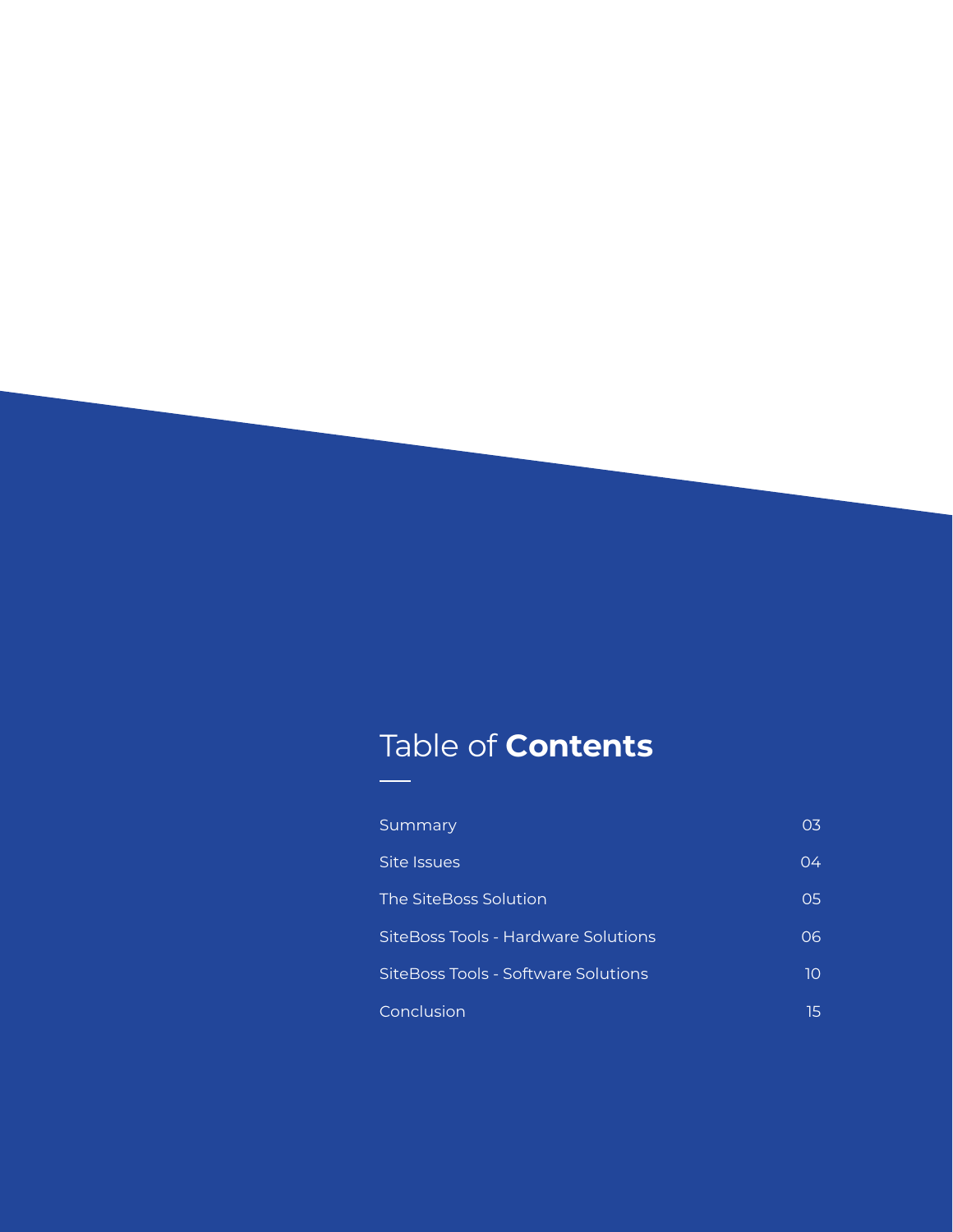**3**

# **Summary**

There are a wide variety of networking challenges facing telecom network operators at their remote telecom sites. More and more systems (eg. Generators, HVAC, DC Rectifiers) at remote telecom sites have network based "smart" interfaces that could provide valuable data to help manage the network. The Asentria SiteBoss has a wide variety of both hardware and software based network functions that can help in the management of these sites.

## **Hardware**

- **1. "Northbound"** The SiteBoss unit can include specific hardware for sending data northbound from the site. RJ45 Ethernet ports, SFP fiber connections, or a wide range of wireless modems.
- **2. "Southbound"** The SiteBoss can include specific hardware for communicating to devices southbound at the site. RJ45 Ethernet ports, RJ485/232 serial connections, and other various I/O connection points.

## **Software**

- **1. Routing/Bridging** Enables the SiteBoss to allow access to and from devices at the remote site.
- **2. Security** Security features to determine who can access underlying systems at a site.
- **3. Protocol Conversions** Converting either protocols from devices at the site, or sending specific protocols "northbound" from a site.

Using the SiteBoss an operator can "flatten" the data from underlying sub-systems, and enable more complete cell site automation. Cell site automation provides greater efficiency and higher resilience in the managed network. This paper will give more detail about how this is accomplished.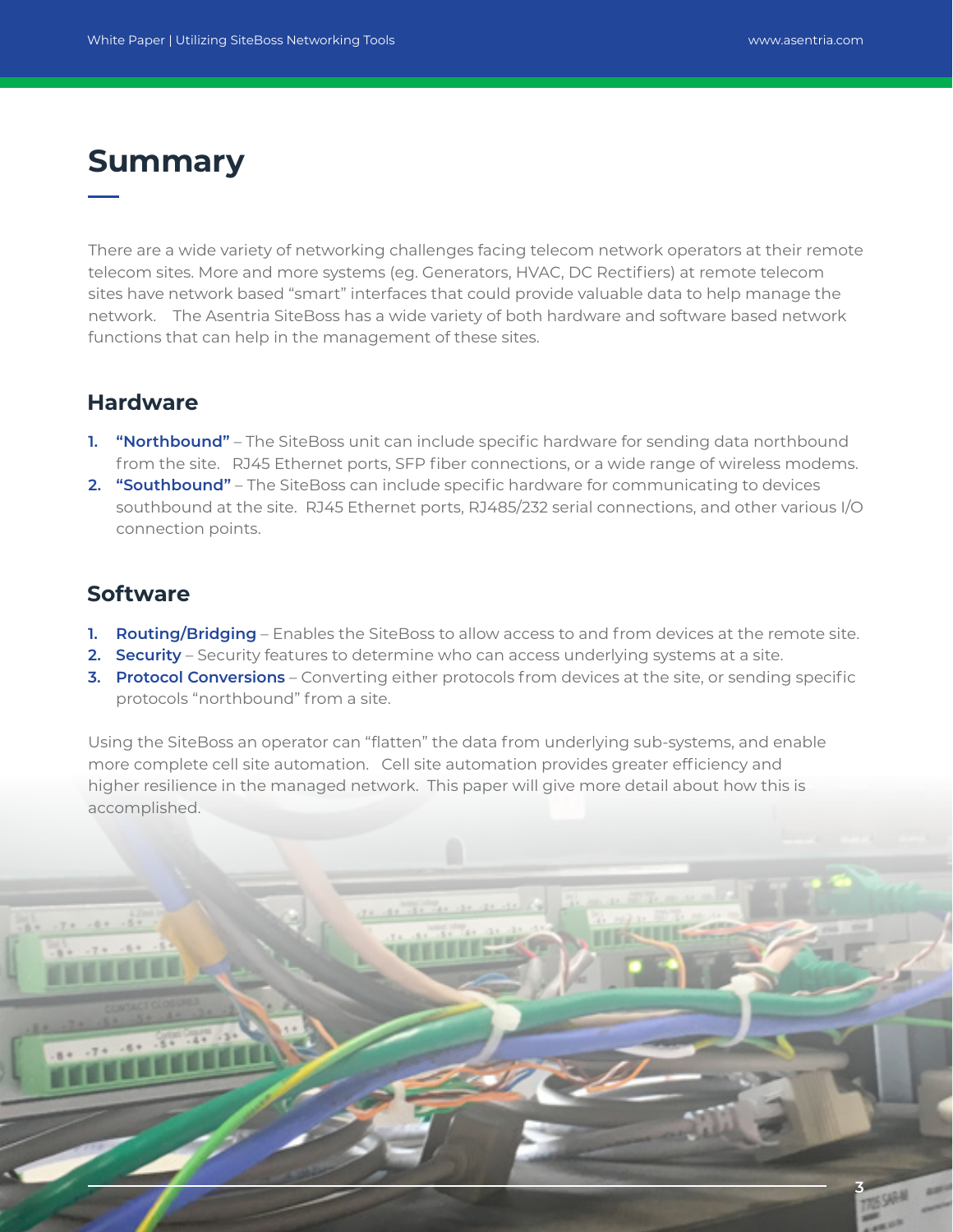# **Site Issues**

## **More network devices**

More and more equipment at a cell site is becoming network enabled. DC power plant controllers, generator controllers, HVAC systems, UPS's, IP cameras, tower light controllers, environmental monitoring systems, and many other devices were not traditionally on the network. All of this equipment can provide valuable operational data and allow for remote troubleshooting and control when connected to an operator's network. Just as all this valuable data is coming online, IP addresses on customer networks are becoming more scarce. New technologies like 5G and expansions of existing LTE technologies are gobbling up IP address for customer traffic, making it difficult to justify using IPs for management and monitoring. This problem is especially prevalent in IPv4 networks. Even if more physical network ports could be added to site routers and switches there are simply not enough IP addresses on the network to connect everything an operator would want.

## **Other network issues**

Adding enough physical ports to cell site routers or switches can be expensive even if there are enough IP address available. There are other specialized issues to cell sites where specialized hardware can be helpful. Particularly for things like -48V powered POE injectors that are specialized for the telecom environment, or when a traditional RJ45 copper Ethernet connection to a cell site router is not an option. A SiteBoss can also act as the "approved" secure device for use on the network, keeping all the underlying "smart" devices on a separate network. This can reduce costs related to doing security audits on every smart controller that might be used on a network.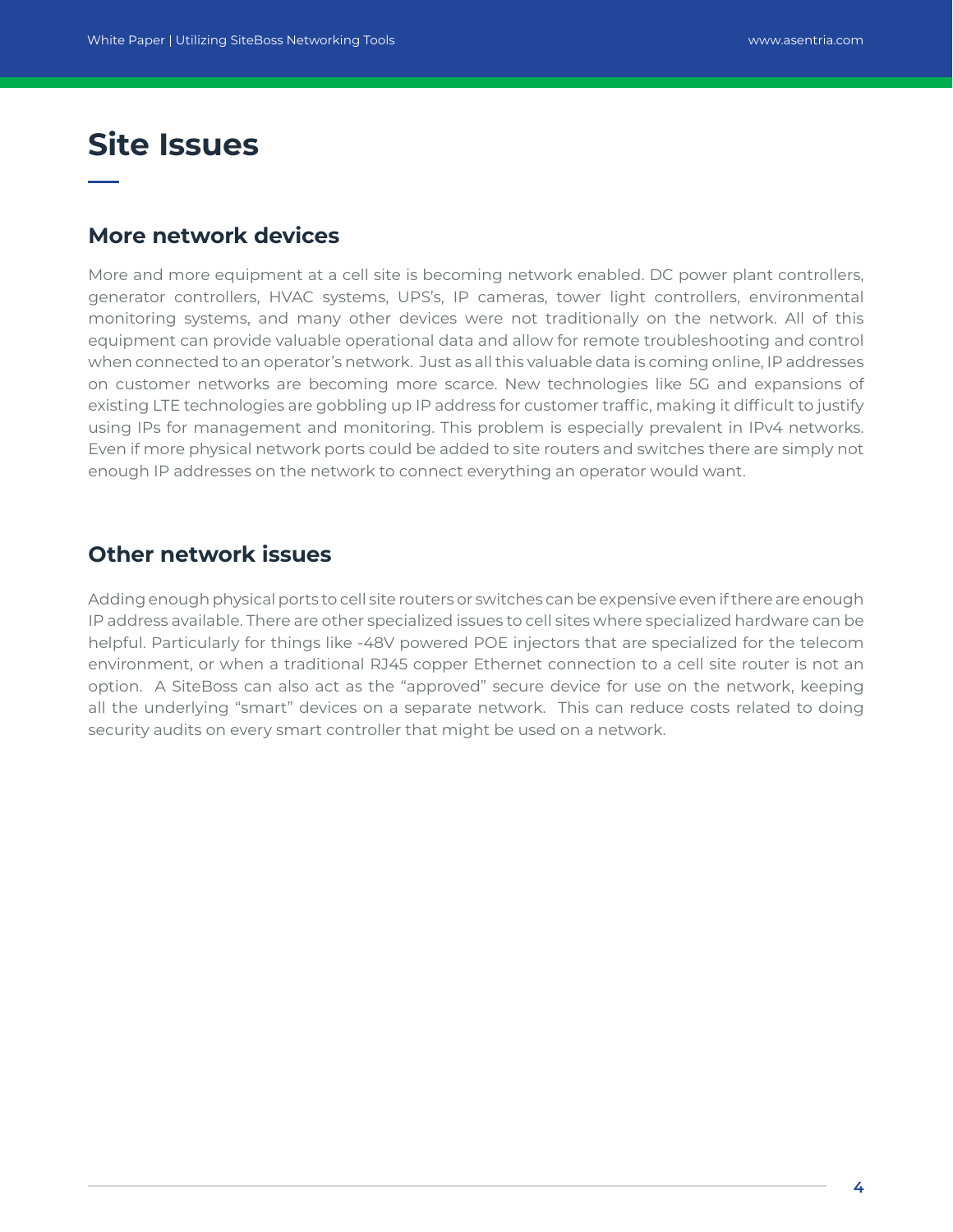# **The SiteBoss Solution**

## **"Northbound" and "Southbound" Interface**

Asentria broadly divides networking issues into two categories. We refer to these as "Northbound" and "Southbound" traffic. With the SiteBoss itself as our point of reference, northbound data and connections are to anything on the main network that is not at the cell site. A northbound connection would be from the SiteBoss to the cell site router for example. This is because that connection provides access outside the site. This connection routes traffic to services outside the site such as NMS systems aggregating data from multiple sites. Southbound connections are to devices that sit "below" the SiteBoss at the site on the SiteBoss management subnet (eg. Generator controllers, IP cameras).



Understanding this distinction is important to understanding the rest of this document. Broadly speaking the SiteBoss networking hardware and software tools solve northbound and southbound networking problem at a site.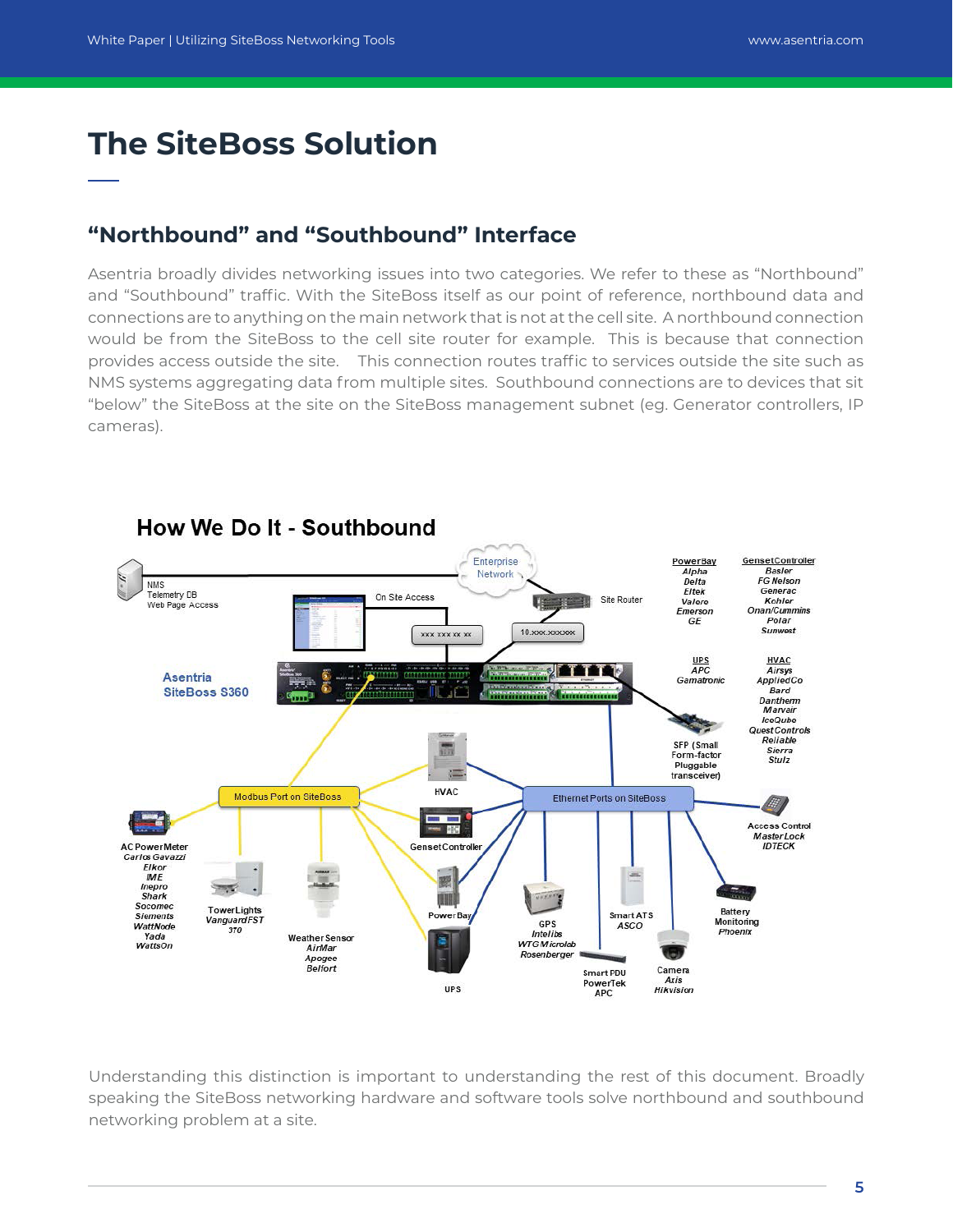# **SiteBoss Tools - Hardware Solutions**

## **Ethernet Expansion Cards**

SiteBoss base units that support Ethernet expansion cards can easily scale the number of RJ45 Ethernet ports available on the site for management. The most basic form is the four port Ethernet expansion card. Regardless of the number of ports installed, all of the auxiliary Ethernet ports are on a single logical switch. Ethernet ports scale in blocks of four for non-POE, or two at time for POE. This allows an end user to only use the number of ports needed. This scalability keeps costs down and allows the local network to scale with the number of smart devices on the site.

Once an Ethernet expansion card is added to a base SiteBoss unit a local management network can be created to provide a network for all smart devices on site. This is the primary method southbound integration is facilitated for networked devices. These southbound devices can then all be accessed directly from the northbound network via [routing](#page-9-0) (see the routing section of this document). With the management subnet the SiteBoss can also make a variety of queries or receive data from these devices to create alarms and telemetry from connected devices for analytics.

The SiteBoss auxiliary Ethernet cards can be setup with a DHCP server or used with statically addressed devices (or both at the same time as desired). This can serve IP addresses to most nontraffic carrying devices on site. The SiteBoss can be setup with port forwarding to access the web pages or SNMP interfaces of connected devices from the main network. If port forwarding is not allowed on the user network a more advanced feature can be setup like interface forwarding to allow access to these devices. All of these solutions only consume one IP address on the primary network. This functionality is accessed with the relatively low cost of SiteBoss hardware, compared to the cost of IP address and cell site router or switch capacity. Plus all the other integration advantages of the SiteBoss are gained.



The 4 Port Ethernet expansion card is the most widely used hardware tool and the primary "Southbound" interface for all Asentria networking solutions. This card enables many of site based solutions and is very important to any modern Asentria cell site automation solution.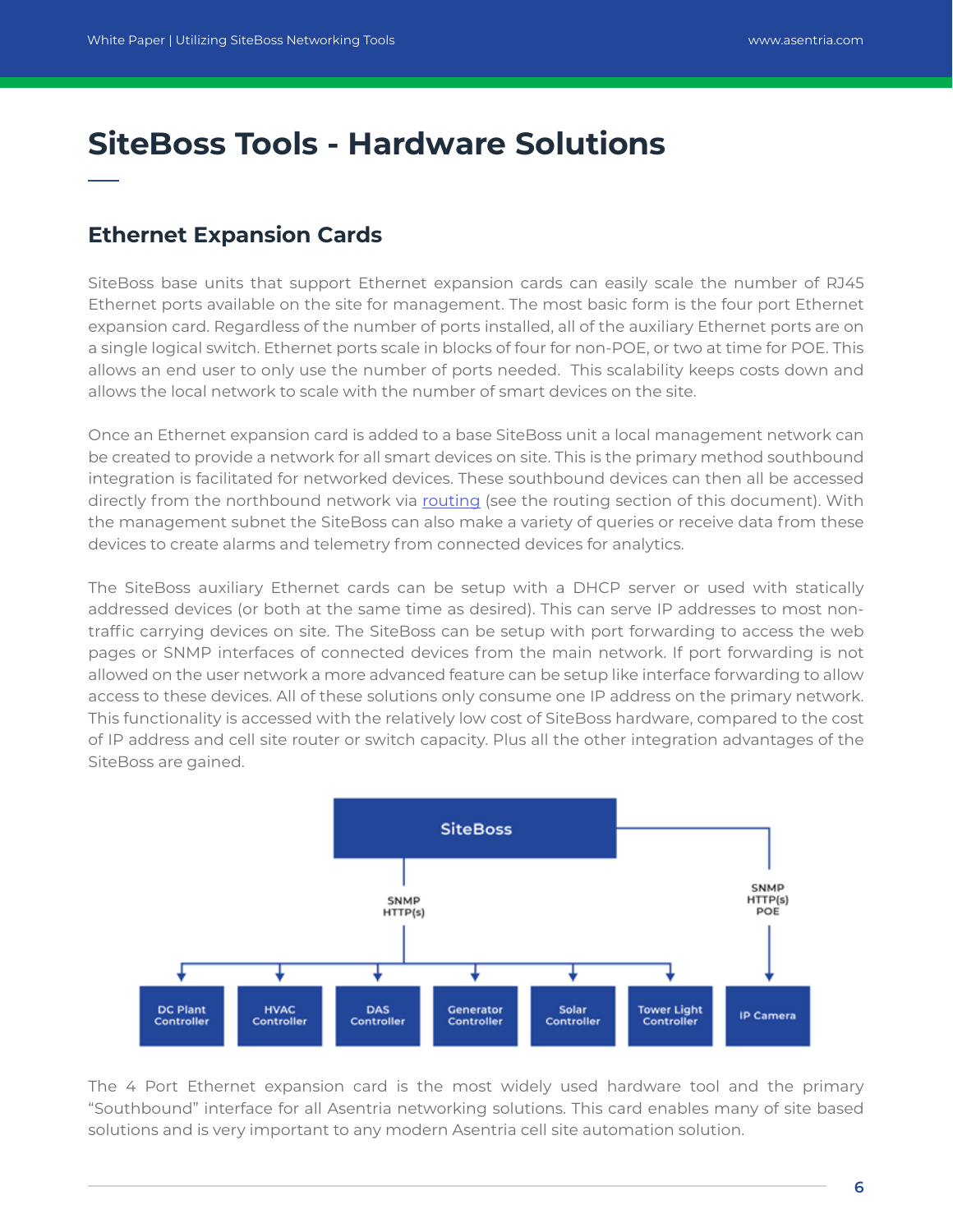## **Using Cell Modems, SFP, and alternate interfaces**

In the most common application of the SiteBoss hardware, the networking configuration is a standard RJ45 copper Ethernet connection from the primary Ethernet interface (ETH1 typically) to a northbound cell site router or switch. Then 4 port Ethernet cards are used to connect to all the southbound network devices. Access is provided to southbound devices from the copper northbound interface. However in some network or site type configurations there is no cell site router or switch onsite to make a copper northbound connection. So an alternate solution is needed. On a SiteBoss these alternate northbound connections are typically cell modems or SFP (direct fiber) interfaces.



Using wireless modems as the primary method of access is particularly common with tower leasing companies. These types of customers often have infrastructure that needs to be monitored and controlled but do not have a widespread network like a mobile network operator does to connect to this infrastructure. The site infrastructure could include things like backup generators onsite, or AC power meters that provide billing data for lessees. As tower companies are traditionally not network operators there is not a usually a fiber or copper network they have access to for getting this data back to a central location, so a wireless modem is often used.

There are a variety of types and speeds of modems to meet many customer applications. For example full speed LTE modems can be used for access to SiteBoss web interfaces, or a CAT M or other IOT type modem can be used to limit data usage and lower costs if less data is needed. Additionally specialized dual SIM modems can be used for cases where redundant access is critical if one network fails.

All cell modems can route their traffic through built in VPN tools on the SiteBoss for additional security. The SiteBoss can be configured with a VPN client or as a VPN server (Open VPN for both) depending on the application.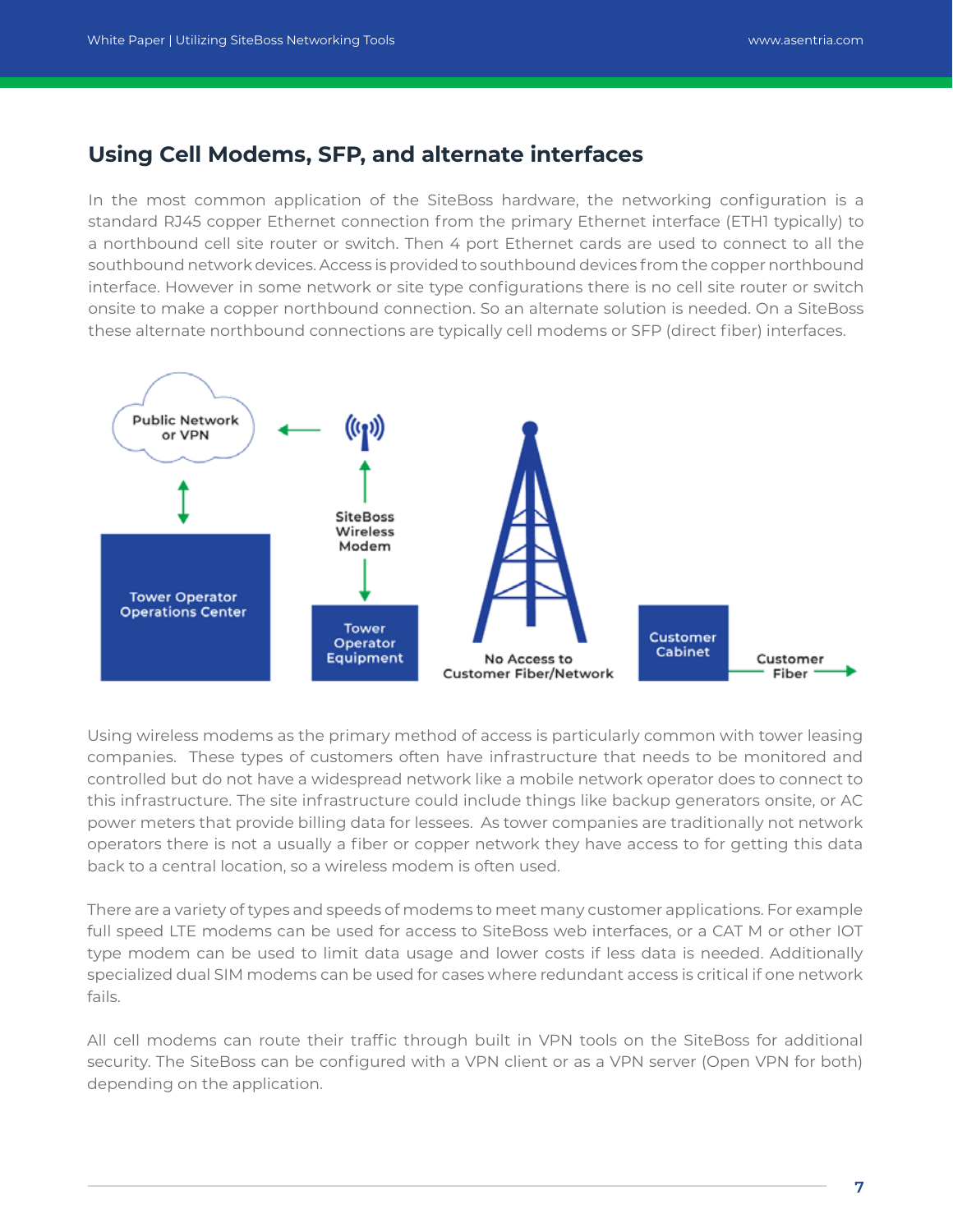## **Using Cell Modems, SFP, and alternate interfaces (continued.)**

Monitoring and control is needed in a cabinet but there is no cell site router or switch. A cell modem could be used in these sites, but if fiber pairs are available, fiber is more cost effective to connect the SiteBoss to network, as cell modems have a monthly cost of a data connection and some additional complexity to set up. If fiber is present, the operator likely already has a network available. In most SiteBoss systems the optional SFP northbound interface can be installed as a slot card option. Once the SFP card is installed it becomes a discrete network interface that functions like any other of the network interfaces.



## **Other Cell Modem Applications**

In some cases even if a traditional copper northbound interface or fiber connection is made a cell modem can still be used as a backup interface. All types of Asentria network hardware have discrete network interfaces so can be used concurrently. So if a particular site with a copper or fiber connection to a network is especially critical, a cell modem can be used as an alternate "out-of-band" path to the site if the main network connection is lost. The SiteBoss can be set to automatically fail over to a wireless interface in the case of lost primary connection. This cell modem application combined with Asentria cell site automation can be a powerful tool for site recovery.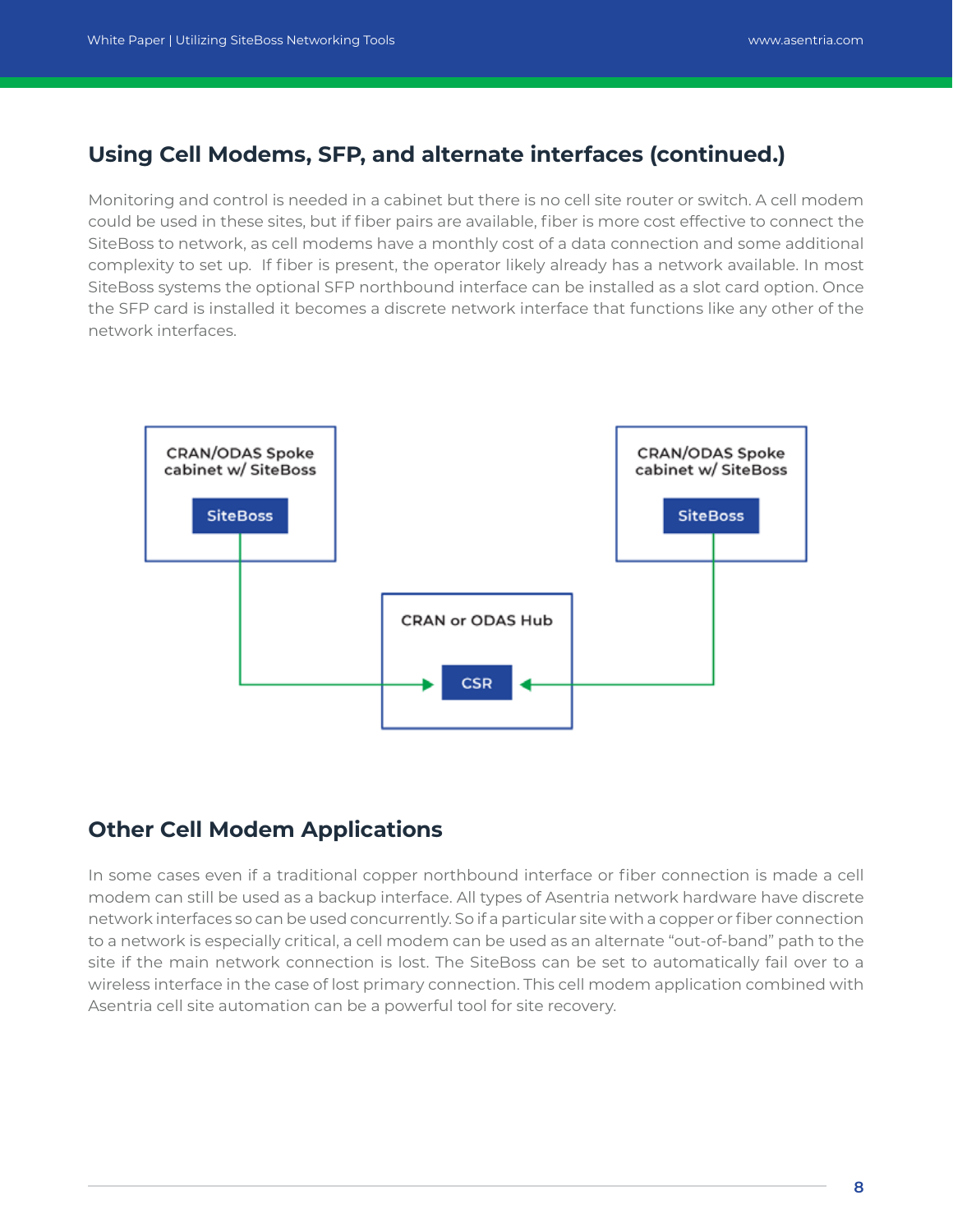## **POE Cards and other Specialized Hardware**

The SiteBoss offers additional specialized and legacy network interfaces for specialized northbound and southbound applications.

Certain SiteBoss models support a -48V POE injector card. This card functions just like a standard 4 port Ethernet expansion card, and can work in conjunction with 4 port Ethernet expansion cards, but it provides POE for equipment. Support for IP cameras is the most common use of this card, but the SiteBoss POE card could support any device that can be powered by POE. AC powered POE injectors and switches are relatively common and widely available, however in a -48V DC environment there are very few options. Having the POE card operate at the native -48V power at a telecom site lowers the complexity of installs, and allows the POE device to get its power from the same backed-up DC power system as all the other equipment. This prevents the loss of camera (or other POE device) visibility during a power outage. One of the most critical times to have visibility. Using the onboard POE switch within the SiteBoss also allows cameras to be on the same management subnet as all other devices on the site, and allows access to the SiteBoss's IP camera features and alarming tools.

Older models of SiteBoss also support some legacy connection types such as POTS and DSL modems. These are rarely used in any new deployments but do exist in the Asentria catalog for certain hardware configurations.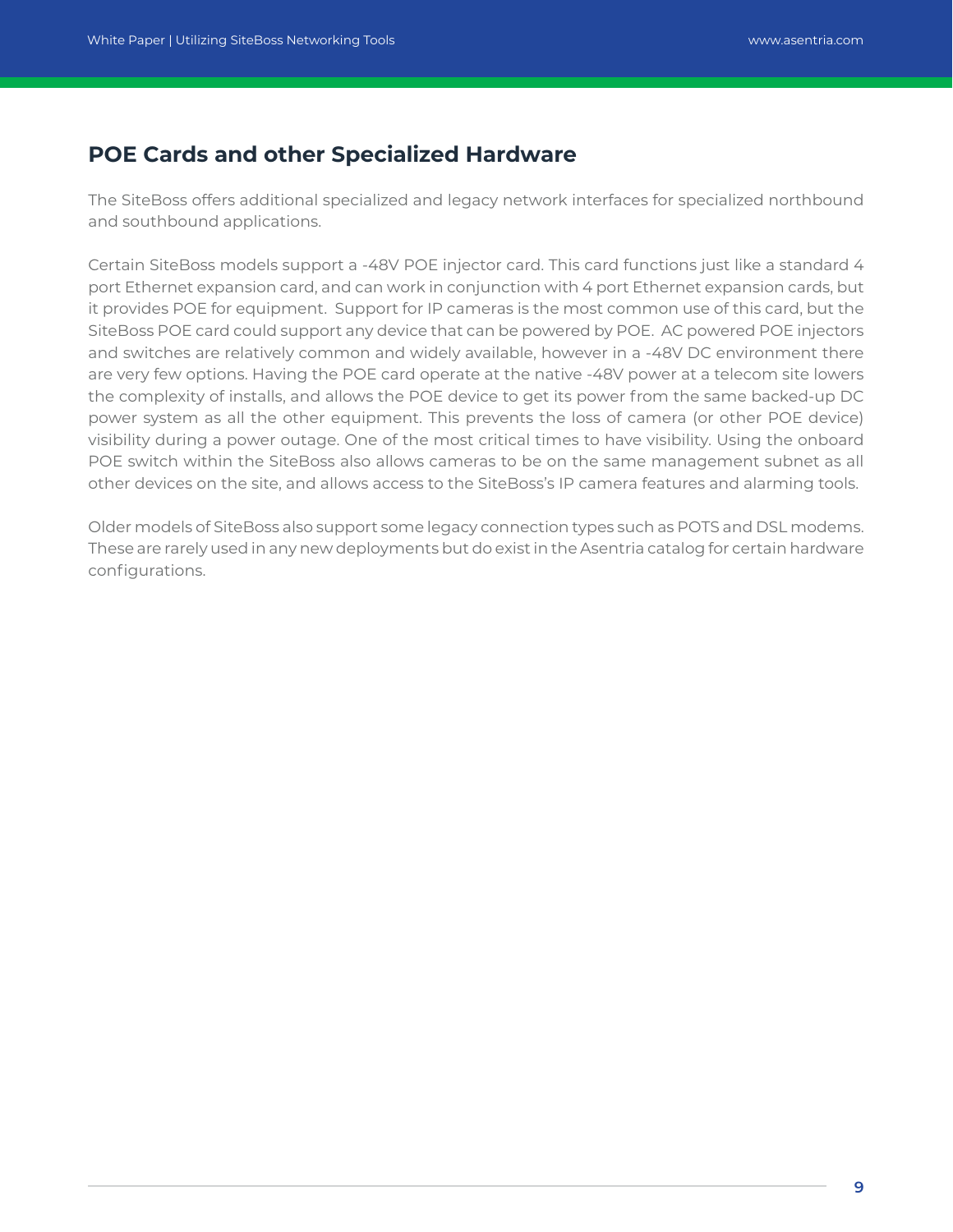# <span id="page-9-0"></span>**SiteBoss Tools - Software Solutions**

## **Linux OS**

The SiteBoss is a Linux based device. Linux provides an extremely powerful set of networking tools to a SiteBoss user. It also allows Asentria to quickly add new tools to the software when needed. The Linux system makes the SiteBoss a powerful troubleshooting tool once installed on the site. It can be used to troubleshoot other networking issues since it has access to many standard Linux/Unix networking commands.

Combining these software tools with the hardware tools described in the previous section significantly increases the flexibility of the SiteBoss solution. This section will outline a variety of the software tools the SiteBoss offers.

## **Q** Routing Features

One category of features that enable many applications is the SiteBoss's set of routing features. Routing features at their most basic level allow access from northbound of the unit to southbound devices. Depending on the applications needed these can be fairly simple features like providing access to a connected device's web UI, or more advanced routing of queries and other data. The set of features below are all tools that can be used to solve network related problems when implementing the SiteBoss. They do not have a single application but provide many functions that can be used to accomplish the goal of connecting more devices at a cell site in a useful way.

### **Port Forwarding**

Port forwarding is one of the most common routing methods used by SiteBoss users. This allows simple access for things like the web UI of connected device. The user defines a source port and source interface, and a corresponding destination port and interface. Typically the source interface is one of the northbound interfaces and source port is an open port unused port say 8009. The most common destination then would be an IP address and web port of a connected device, say a DC plant controller. Once configured this would allow a customer to enter the main IP address of the northbound interface followed by the port, opening the web page for the DC plant. Something like http://10.0.0.1:8009 . Where 10.0.0.1 is the IP address of the main northbound interface (ETH1) and 8009 is the selected unused port. Entering 10.0.0.1:8009 would then open a connection to port 80 on the DC plant giving access to the devices web UI. Port forwarding allows the use of single IP on the main network while giving web (or other types of) access to multiple devices.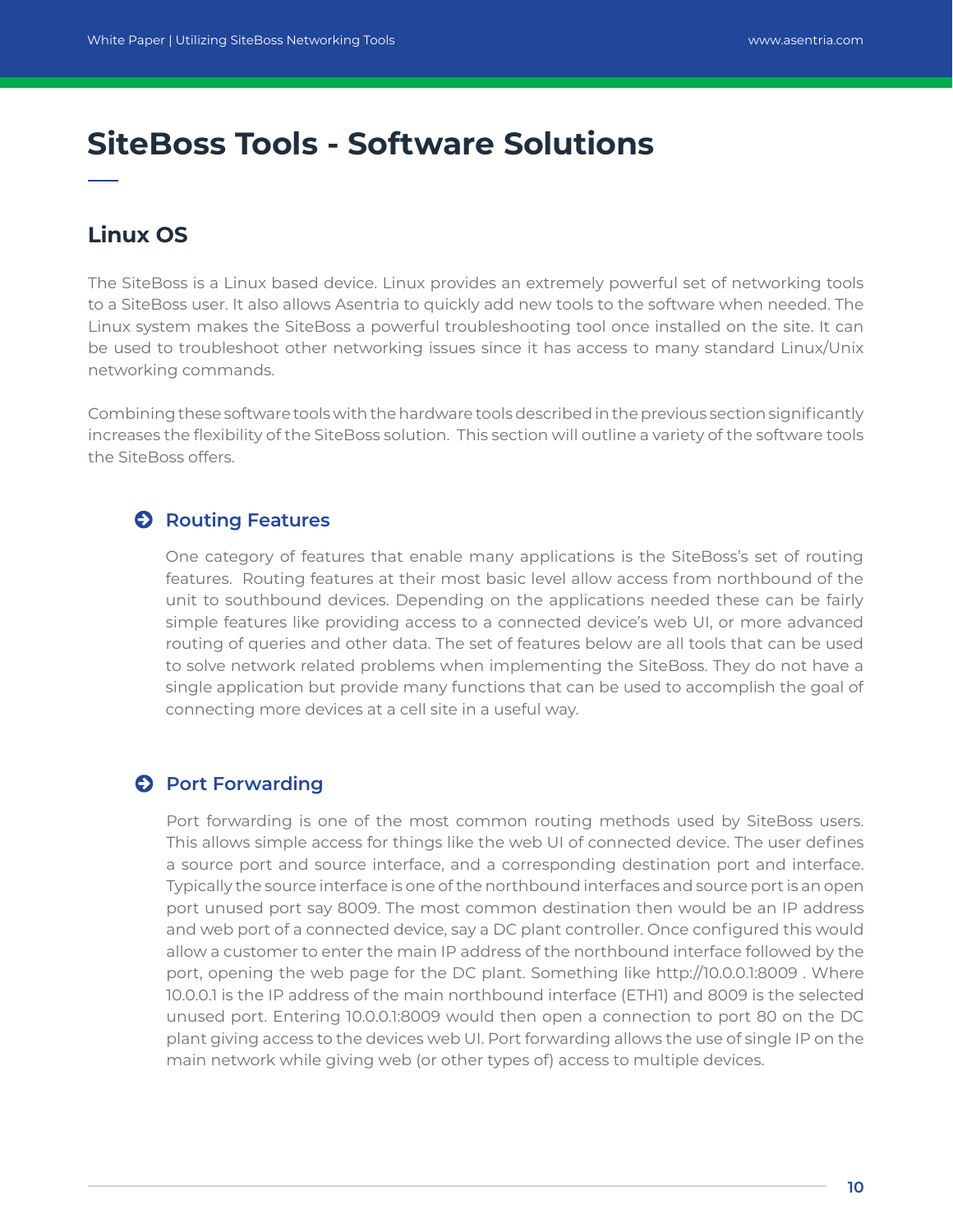# Port Forwarding from WAN to local web page of device



## **Static Routes**

For some applications a specialized static route needs to be defined. For example if traffic from a specific device always needs to go to a certain router or subnet. Static routes are often useful when a SiteBoss has multiple northbound interfaces like when using a wireless modem as a backup.

## $\Theta$  Interface Forwarding

Interface forwarding sets up rules for one interface to forward traffic from certain subnets to another interface automatically. Interface forwarding can be used for example as a method of accessing devices connected to the Ethernet expansion interface from a customer's main network. In some networks this method is preferred to port forwarding, but is less common because it is more complex to implement.

## **Bridging**

The Ethernet expansion cards network interface and one of the northbound interfaces can be put into a bridged configuration making them into a single logical interface. Running the unit in this configuration provides yet another method to route traffic from the northbound interface to the southbound devices and vice versa. It is another method to use when others are not as effective.

## **Q** VLAN

The SiteBoss Eth1 or SFP interfaces support a VLAN configuration and support VLAN tagging for networks where that is required.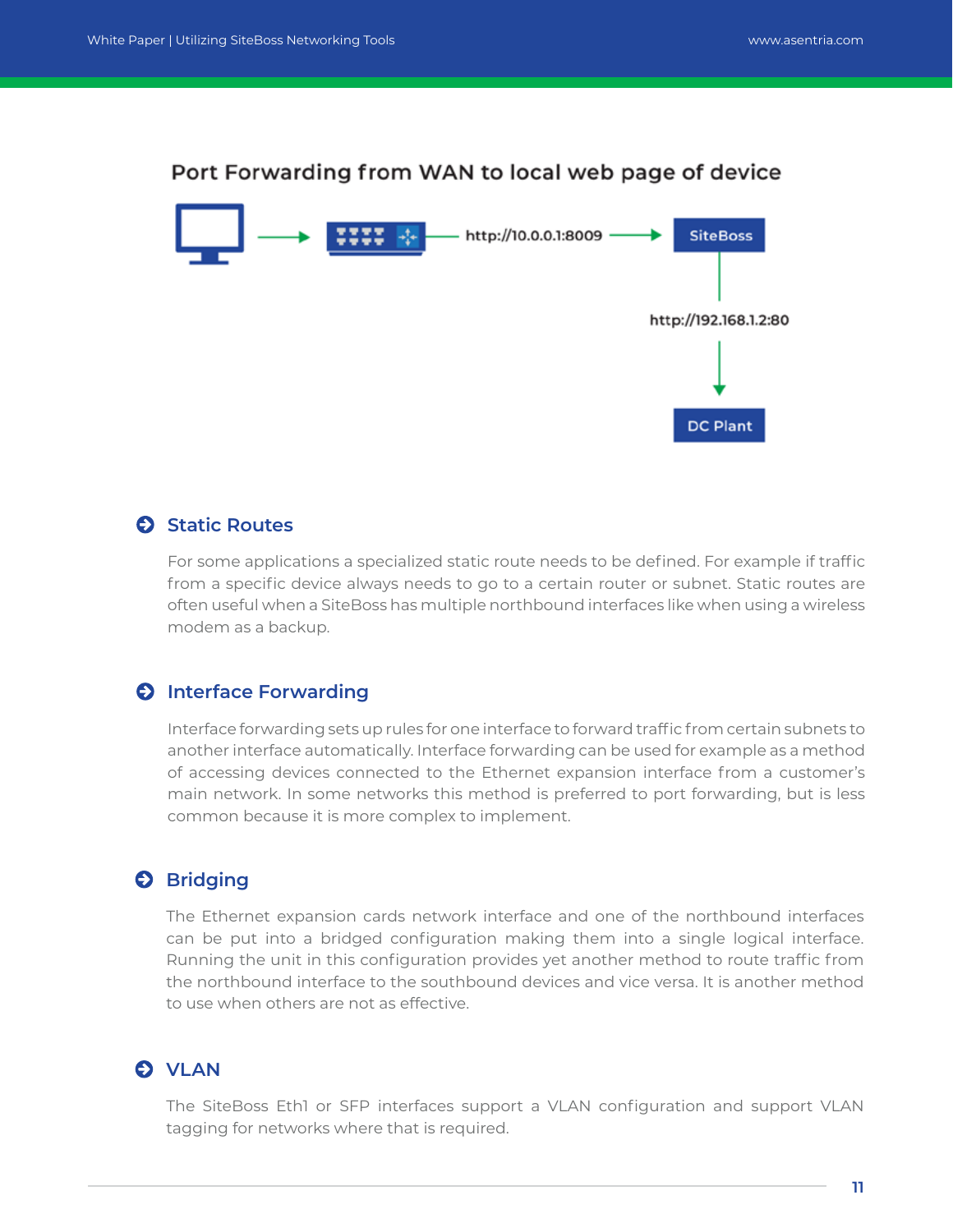## **Network Security Features**

The following sets of features are some security features of the SiteBoss that relate specifically to network traffic. These features do not fully protect a unit on their own. But when used in conjunction with other security features, and a properly designed network, they can provide an additional layer of protection. These features should always be used in conjunction with strong user account passwords or secure authentication methods supported in the SiteBoss like RADIUS and TACACS+. Those standard protocols are supported in the SiteBoss, but are beyond the scope of this document.

## **D** IP Blacklist

If enabled, the IP blacklist feature counts the number of times an IP address and user try to authenticate. If they fail more than a set number of times (say 10). That IP address is black listed and prevented from logging on even with the correct username and password. The black list has to be cleared to allow a blocked IP address to regain access.

This feature protects against brute force attacks where an attacker tries multiple passwords until the correct one is found. This feature is especially critical when using a wireless modem with a public IP and not through a VPN, but it is recommended in all deployments.

#### **IP Tables and Routing Restrictions**

The SiteBoss supports IP table type routing restrictions. This can be used to ensure that only traffic from certain subnets is allowed on the SiteBoss, and that the SiteBoss can only communicate with certain parts of large networks. This can be a useful method to cause traffic from outside sources and sections of network where it should not be coming from to be automatically dropped from the SiteBoss.

#### **Enabling only protocols you need**

The SiteBoss can be used for many different applications and supports a wide variety of protocols with varying degrees of security. Unsecure protocols such as Telnet, HTTP, and FTP are left in place to support certain legacy applications and customers, but these protocols can, and usually are, disabled if they are not needed. Only protocols that are in use should be enabled. From the SiteBoss web UI with administrative rights a user can disable all services at an interface by interface level. This should be done for all SiteBoss deployments.

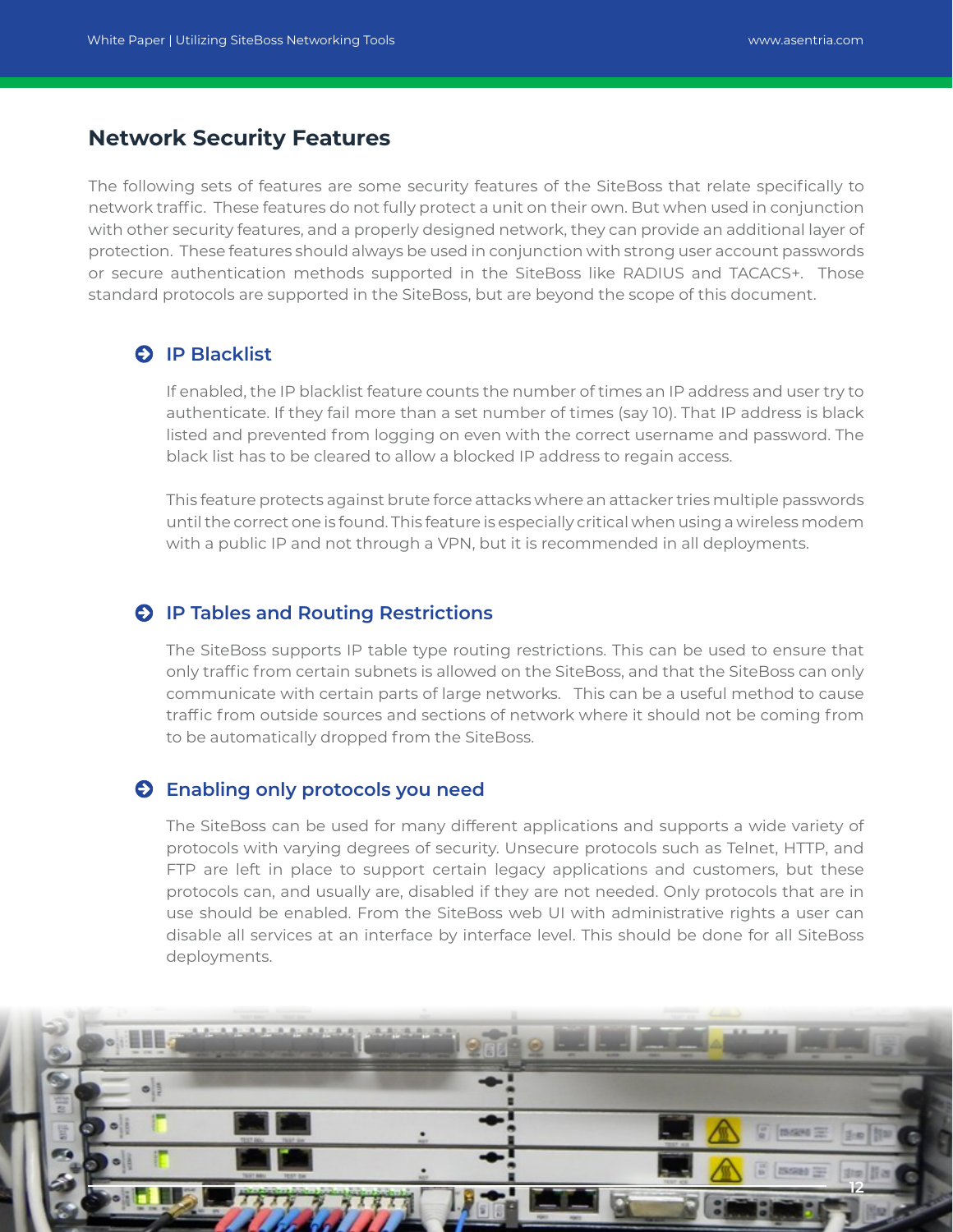## **Protocol Support**

The SiteBoss supports a variety of protocols for a number of applications. Detailed descriptions of each are beyond the scope of this document. These protocols are used to integrate with connected southbound devices, most NMS/OSS software, as well as data analytics tools. Protocols supported include an extensive support for SNMP. SNMP is one the most common protocols in the telecom world. Asentria has a very mature both northbound and southbound SNMP interface. Devices connected to the 4 port Ethernet card on the management subnet can be queried or route SNMP to the northbound interface. The SiteBoss itself can be managed by SNMP and provide alarming data via this method.

In addition to SNMP the SiteBoss also supports DNP3 and a REST API. DNP3 is useful for some specialized environments and customer types. The Rest API is very useful, especially for more modern networks or to interface with many new types of software.

The Siteboss has both and FTP server and FTP client. This can be used to update the firmware of the siteboss, collect images from IP cameras, transfer logs and other data transfer to and from the SiteBoss. The SiteBoss also supports basic connections methods for users like HTTP, HTTPS, and SSH.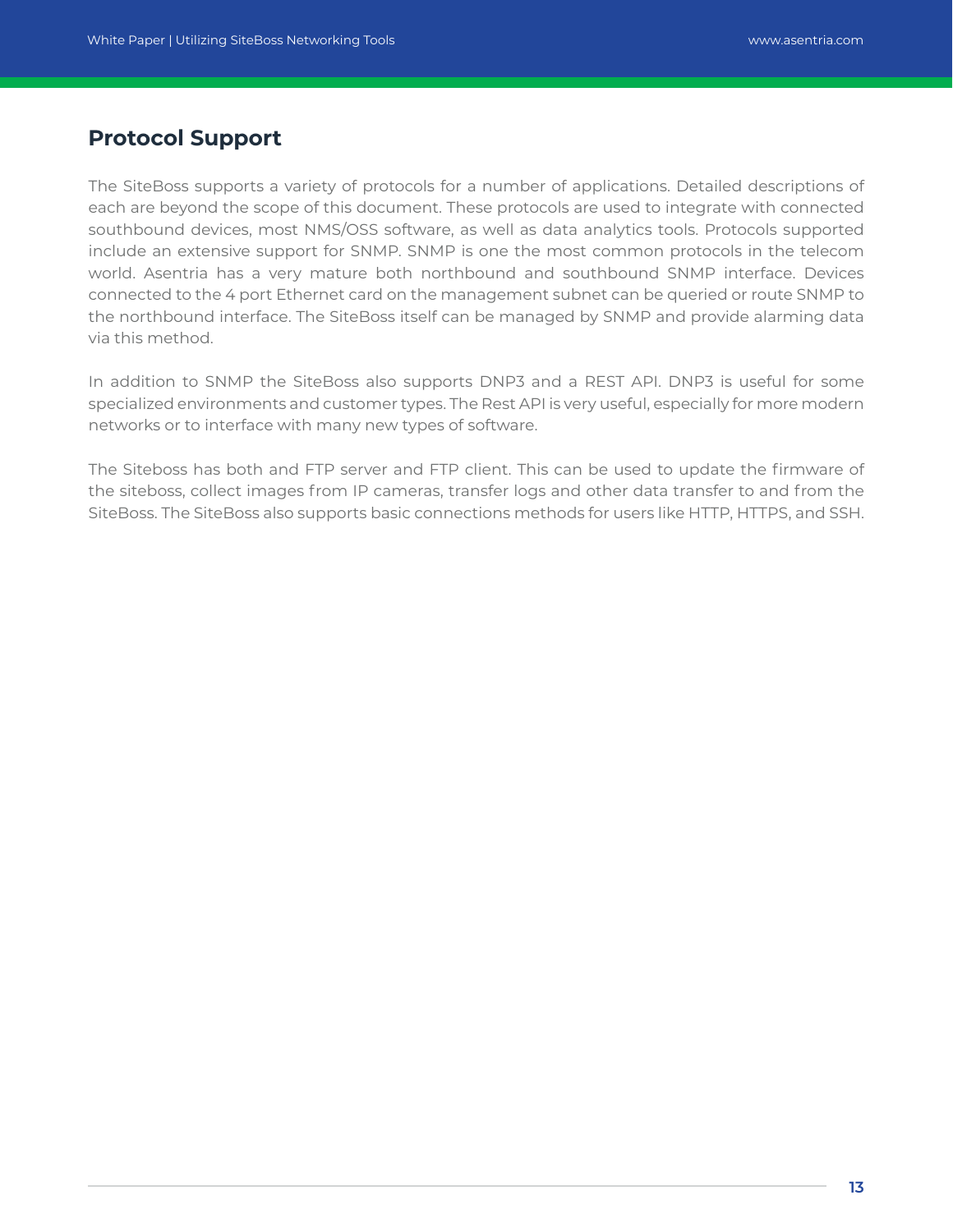# **Why use all the networking tools?**

Why use all the Asentria SiteBoss tools? Ultimately the goal is to provide easier and more complete access to southbound devices. Additionally using the SiteBoss's networking tools can reduce overall software integration costs when bringing southbound devices online. This issue is often overlooked by network operators, but poses a major barrier to using more smart devices. Most of these devices use standardized communication protocols like SNMP or HTTP, but with enough variation in the implementation of those protocols that there is not a good method to easily integrate them into existing operational software.

In the case where there is an existing OSS/NMS software, integrating a new SNMP device can be quite costly. For some systems there is a significant one time cost to add the module/agent for a new DC plant, generator, or other devices. For other OSS/NMS systems there is simply the cost to pay internal staff to do all the work to integrate devices into the NMS/OSS and build workflows etc. When you start to look at the **number of manufacturers and number of generations of equipment** in a network, the integration cost of bringing all the devices of one type (eg. Generator controllers) can be prohibitive to a point where anything beyond the most basic implementation is ever attempted. For example if you have three manufacturers of generators, and three generations of generators from each of those manufacturers, each with different methods of being controlled, that could involve paying for software integration to nine devices into your NMS/OSS. Many older varieties might not have any networkable interface, requiring direct sensor monitoring (eg. Fuel level sensors) or serial interfaces to query data. **When using the SiteBoss you can instead do the integration to your NMS one time for the SiteBoss.** Once integrated the cost to add a new type of equipment to the network is only the relatively low cost of a SiteBoss unit split across all the devices on a site.

## *"...easier and more complete access to southbound devices."*

Once software integration is done for the SiteBoss, the SiteBoss has a variety of methods to take data from other devices and translate that data into SiteBoss alarms and telemetry that would be recognized as SiteBoss data by the OSS/NMS or analytics system. For example, the SiteBoss can create virtual event sensors to translate data from any manufacturer of generator into a single standard alarm, piece of telemetry, or point that can be controlled. That data is the same regardless or the make, model, or generation of the equipment. This flattened data can be created for all kinds of systems at a site like DC plants, AC power monitors, environmental monitoring systems, HVAC systems, and many more. "Flattening" site data like this is an extremely powerful tool for enabling what consider true "cell site automation". That new operational data can then be used for analytics and control of functions at sites for further cost reductions in the future.

For networked devices this data is gathered most commonly by making SNMP queries, or receiving SNMP traps. In some cases other methods like Modbus TCP can be used. Future methods for REST API queries are being made. Once the data is acquired translating that data either directly to an alarm or to a virtual event sensor point that can alarm.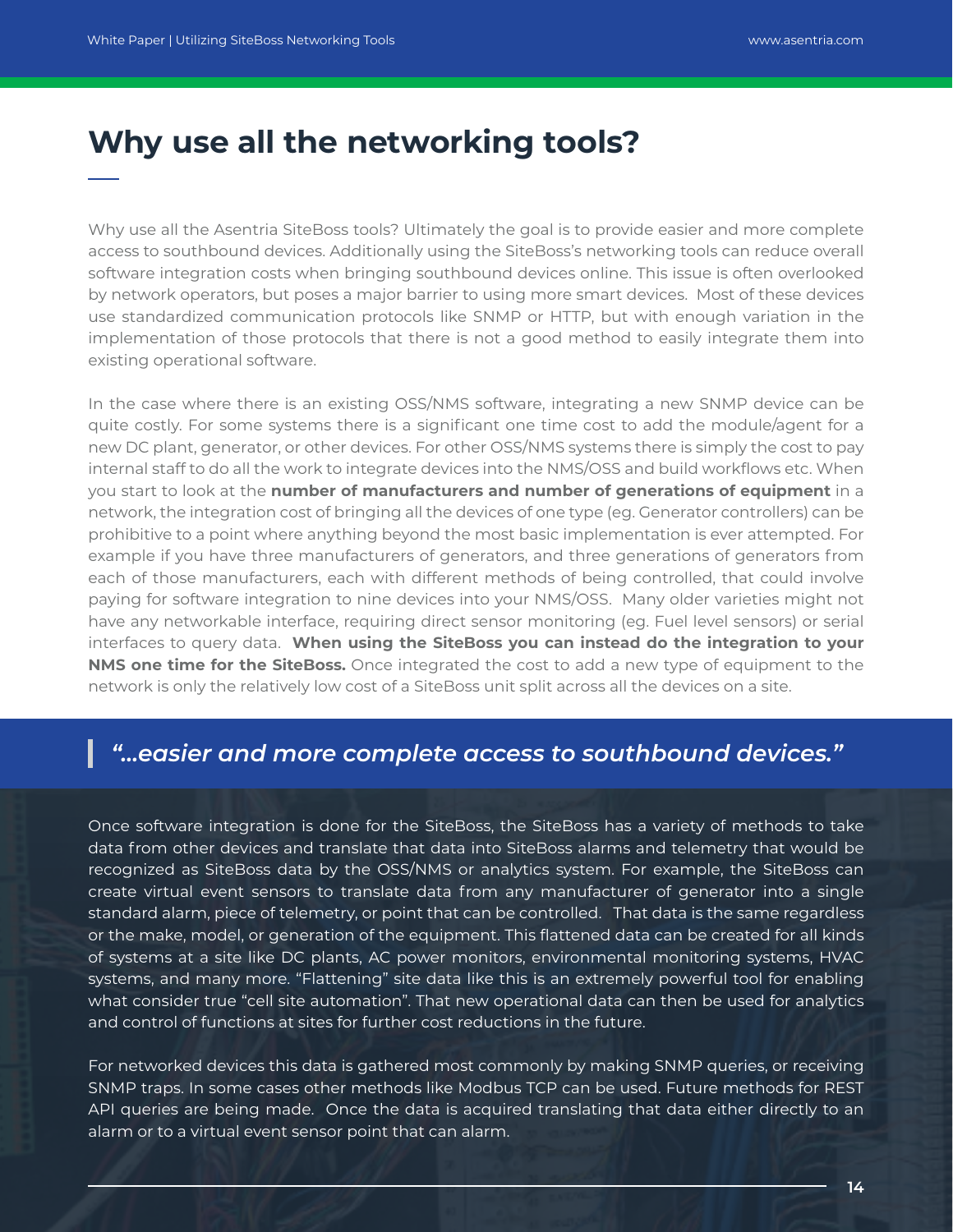# **Conclusion**

Today's telecom operators are faced with operating networks that are ever more relied upon by society during emergency situations. Through a crisis, the expectation is that these networks will continue to operate regardless of conditions. At the same time, it is expected that costs for operating the network will always trend downwards. SiteBoss units provide a powerful tool to network operators and field technicians to provide both a wealth of information regarding conditions at a site, as well as the ability to remotely control functions at the site without a field visit.

Asentria helps create more resilient and cost-effective networks via telecom site automation. For more information on our products and the benefits of telecom site automation, visit our website at [www.asentria.com](http://www.asentria.com).

**Asentria** is a 30-year-old company based in Seattle, Washington, and has multiple hardware deployments of 10,000 or greater sites in the largest mobile network operators worldwide.